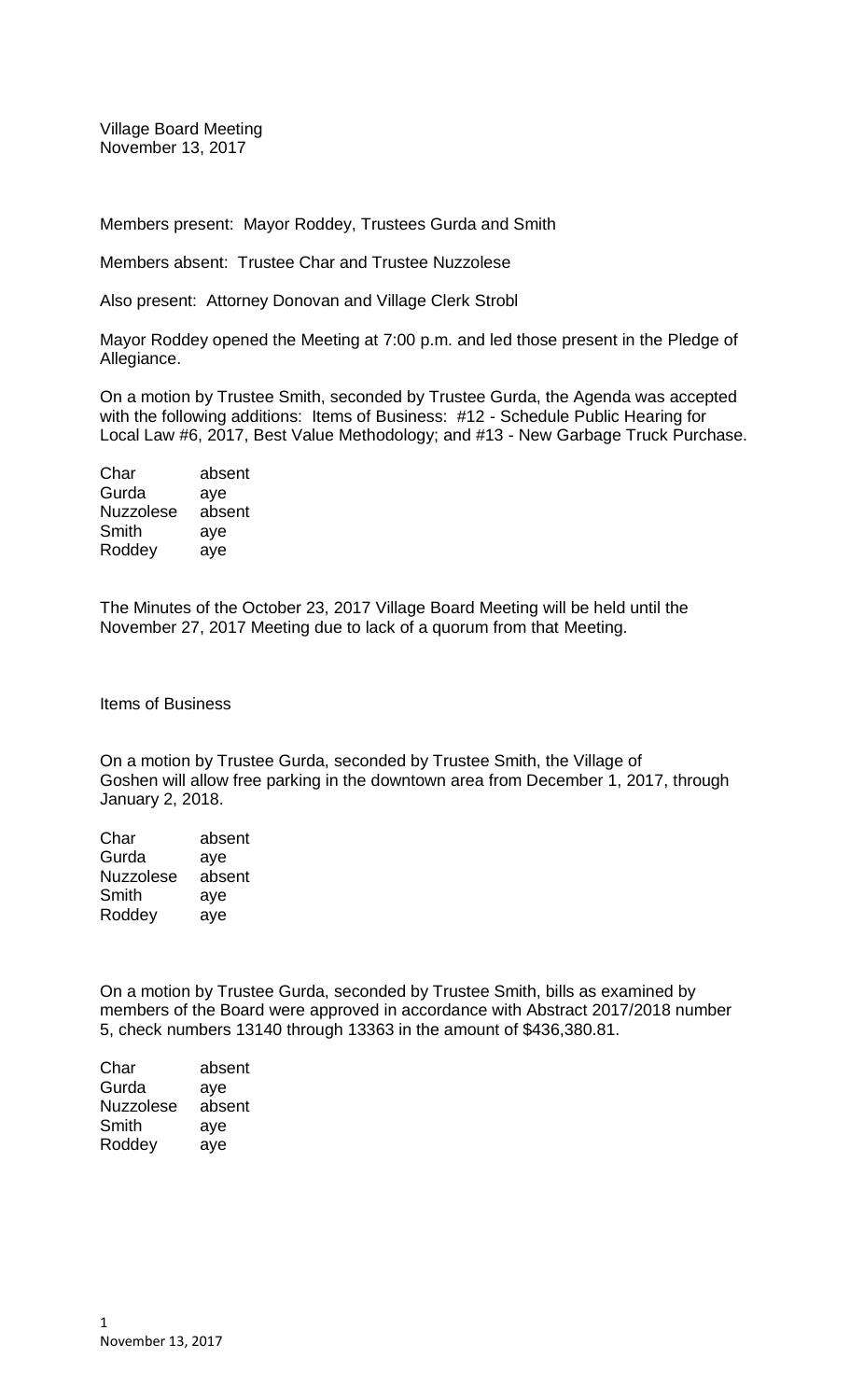On a motion by Trustee Gurda, seconded by Trustee Smith, the Village Board of the Village of Goshen hereby affirms the attached Standard Work Day and Reporting Resolution for Acting Justice Kimberly VanHaaster.

| Char             | absent |
|------------------|--------|
| Gurda            | aye    |
| <b>Nuzzolese</b> | absent |
| Smith            | aye    |
| Roddey           | aye    |

|                            | Police and Fire Retirement System<br>110 State Street, Albany, Now York 12244-0031 |                                                                                                                                                                 |                                                              |                        |                                                        |                                                                   |                                                | RS 2417-A<br>(Rev. 8/15)                                                                               |
|----------------------------|------------------------------------------------------------------------------------|-----------------------------------------------------------------------------------------------------------------------------------------------------------------|--------------------------------------------------------------|------------------------|--------------------------------------------------------|-------------------------------------------------------------------|------------------------------------------------|--------------------------------------------------------------------------------------------------------|
|                            |                                                                                    | BE IT RESOLVED, that the <b>contract of the Second Line of Strategie</b>                                                                                        | 40091<br>(Location Obde)                                     |                        |                                                        |                                                                   |                                                | hereby establishes the following standard work days for these titles and                               |
| Title                      | Standard<br>Work Day<br>(Hrs/day)<br>Min. 6 hrs.<br>Max. 8 hrs.                    | will report the officials to the New York State and Local Retirement System based on their record of activities:<br>Name<br>(First and Last)                    | Social<br>Security<br>Number<br>(Last 4 digita)              | Registration<br>Number | Tier 1<br>(Check<br>only<br>if member<br>is in Tier 1) | Current Term<br>Begin & End<br>Dates.<br>(mm/dd/vv-<br>mm'ddi'yy) | Record of<br>Activities<br>Result <sup>*</sup> | Not Submitted<br>(Check only<br>if official did<br>not submit<br>their Record of<br><b>Activities:</b> |
| <b>Elected Officials</b>   |                                                                                    |                                                                                                                                                                 |                                                              |                        |                                                        |                                                                   |                                                |                                                                                                        |
|                            |                                                                                    |                                                                                                                                                                 |                                                              |                        |                                                        |                                                                   |                                                |                                                                                                        |
|                            |                                                                                    |                                                                                                                                                                 |                                                              |                        |                                                        |                                                                   |                                                |                                                                                                        |
| <b>Appointed Officials</b> |                                                                                    |                                                                                                                                                                 |                                                              |                        |                                                        |                                                                   |                                                |                                                                                                        |
| Acting Justice             | W.                                                                                 | Kinderly Vari-leaster                                                                                                                                           |                                                              | 40421906               |                                                        | 4/1/17 - 8/81/16                                                  | 4.73                                           |                                                                                                        |
|                            |                                                                                    |                                                                                                                                                                 |                                                              |                        |                                                        |                                                                   |                                                |                                                                                                        |
|                            |                                                                                    | SEE INSTRUCTIONS FOR COMPLETING FORM ON REVERSE SIDE.                                                                                                           |                                                              |                        |                                                        |                                                                   |                                                |                                                                                                        |
|                            |                                                                                    | do hereby certify that I have compared the foregoing with the original resolution passed by such board at a legally convened meeting held on the 13th of day of |                                                              |                        | (Name of Emoleyer)                                     |                                                                   |                                                | of the State of New York.                                                                              |
|                            |                                                                                    | . 20 ° on file as part of the minutes of such meeting, and that same is a true copy thereof and the whole of such original.                                     |                                                              |                        |                                                        |                                                                   |                                                |                                                                                                        |
|                            |                                                                                    | IN WITNESS WHEREOF, I have hereunto set my hand and the seal of the                                                                                             |                                                              |                        | Vilage of Goshan<br>(Name of Employee)                 |                                                                   |                                                | on this 14th day                                                                                       |
|                            |                                                                                    | (Signalure of the sectetary of dietk)                                                                                                                           |                                                              |                        |                                                        |                                                                   |                                                |                                                                                                        |
|                            |                                                                                    |                                                                                                                                                                 |                                                              |                        |                                                        |                                                                   |                                                |                                                                                                        |
| of November 2017.          |                                                                                    |                                                                                                                                                                 | , being duly sworn, deposes and says that the posting of the |                        |                                                        |                                                                   |                                                |                                                                                                        |
|                            | Resolution began on 11/14/17<br>1.3551                                             | and continued for at least 30 days. That the Resolution was available to the public on the                                                                      |                                                              |                        |                                                        |                                                                   |                                                |                                                                                                        |
|                            | Z Employer's website at www.itepalgeneray.gov                                      |                                                                                                                                                                 |                                                              |                        |                                                        |                                                                   |                                                |                                                                                                        |

On a motion by Trustee Gurda, seconded by Trustee Smith, the Village Board of the Village of Goshen, hereby resolves to hold a Public Hearing on November 27, 2017, at 7:00 p.m., or as soon after as may be heard, for the consideration of adoption of: Local Law #5 of 2017: A Local Law Amending Section 54-93 of the Code of the Village of Goshen by adding the following streets as designated stop intersections to be posted with stop signs:

North Church Street from the South at its intersection with Murray Avenue North Church Street from the North at its intersection with Murray Avenue Erie Street from the South at its intersection with Murray Avenue Erie Street from the North at its intersection with Murray Avenue

| Char      | absent |
|-----------|--------|
| Gurda     | aye    |
| Nuzzolese | absent |
| Smith     | aye    |
| Roddey    | aye    |

.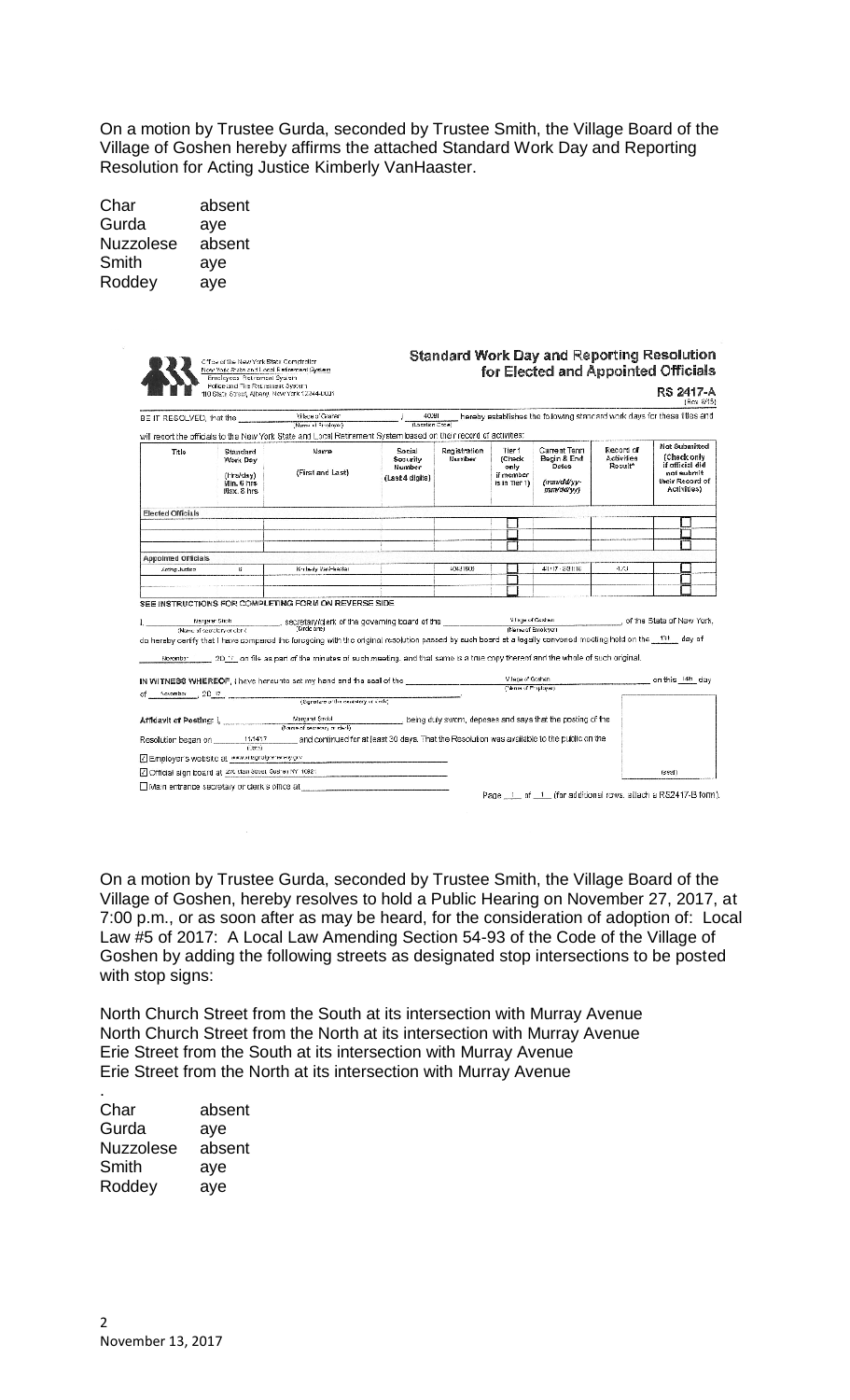On a motion by Trustee Gurda, seconded by Trustee Smith, Francis E. Winski is hereby appointed part time Police Officer for the Village of Goshen Police Department at a salary of \$23.63 per hour. This appointment takes effect upon satisfactory completion of pre-employment paper work, and includes a maximum probationary period of 18 months.

Char absent Gurda aye<br>Nuzzolese absent Nuzzolese Smith aye Roddey aye

Trustee Smith moved the following, which was seconded by Trustee Gurda:

**WHEREAS,** the Village of Goshen has received eight (8) bids for the Prospect Reservoir Water Storage Tank #2 project; and

**WHEREAS,** the lowest bid, in the amount of \$1,337,500.00, was received from Sun Up Enterprises, Inc. from Wappingers Falls, New York; and

**WHEREAS,** Sun Up Enterprises, Inc. is the lowest responsible bidder for the Prospect Reservoir Water Storage Tank #2 project, having submitted all required documentation and bidding certification to consider their bid in the amount of \$1,337,500.00 complete; and

**WHEREAS,** Lanc & Tully Engineering and Surveying, P.C**.** has determined that the contractors are equipped and the performance records are satisfactory for completion of this type of project;

## **NOW, THEREFORE,** it is hereby

**RESOLVED,** that the Prospect Reservoir Water Storage Tank #2 project be awarded to Sun Up Enterprises, Inc.

Char absent Gurda aye Nuzzolese absent Smith aye Roddey aye

Resolution Authorizing Participation in the Mid-Hudson Stre

WHEREAS, Article 5-G of the New York State General Municipal Law authorizes municipal corporations to enter into cooperative agreements for the performance or exercise of services, functions, powers or activities on a cooperative or contract basis among themselves or one for the other; and

WHEREAS, Section 119-n of the General Municipal Law defines the term "municipal corporation" for the purposes of Article 5-G as a county outside the city of New York, a city, a town, a village, a board of cooperative educational services, a fire district or a school district; and

WHEREAS, the Village of Goshen is a "municipal corporation" as defined above;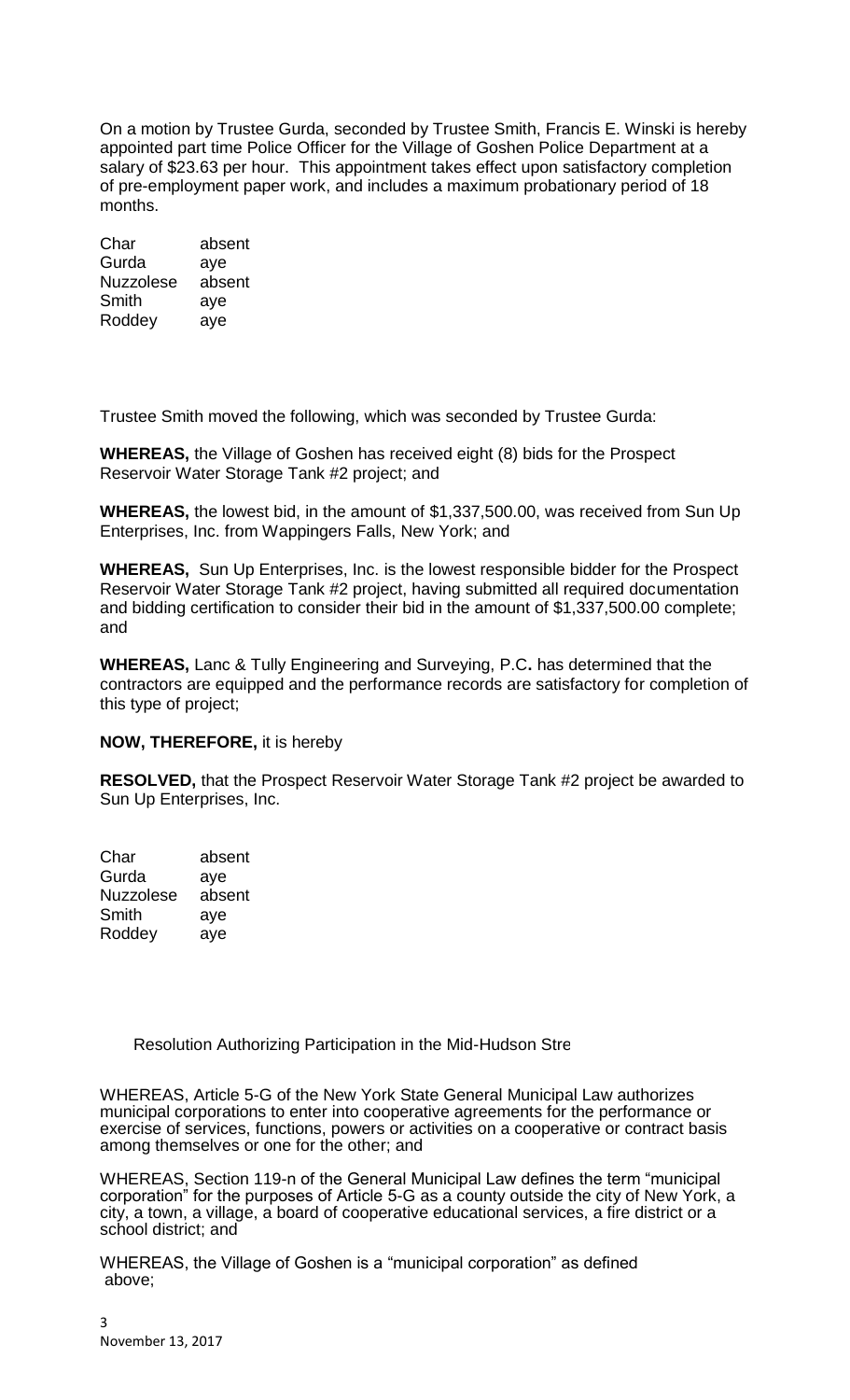WHEREAS, this Board wishes for this municipal corporation to become or remain a Participant pursuant to the Municipal Cooperation Agreement For the Mid-Hudson Street Light Consortium dated the 14th day of November 2017 (the "Agreement"), among municipal corporations collectively identified as the Mid-Hudson Street Light Consortium ("Consortium") upon the terms of the Agreement and further wishes to authorize participation as a prospective purchaser of services related to the energy efficiency and follow-on maintenance of municipal street lighting systems, as specified below; and

WHEREAS, it has been determined by this Board that contracts for the conversion of municipal street lighting fixtures to LED technology and for ongoing maintenance and warranty service of municipal street lighting systems require the exercise of specialized and/or technical skills, expertise and knowledge and, therefore, are not subject to the sealed, competitive bidding requirements under General Municipal Law § 103 and may instead be awarded using the Request for Proposals (RFP) process permitted by General Municipal Law § 104-b.

NOW THEREFORE, BE IT RESOLVED that the Board hereby determines that, as it is in the interests of the Village of Goshen (hereinafter "Participant") to participate in the Consortium, authorizes and directs Mayor Kyle Roddey to sign the Agreement on Participant's behalf and further authorizes its officers and employees to execute such other documents and take such other actions as may be necessary or appropriate to carry out the intent of this resolution; and

BE IT FURTHER RESOLVED that the Participant agrees to participate in the municipal cooperative solicitation of offers/proposals for services related to the energy efficiency conversion and follow-on maintenance and warranty service of municipal street lighting systems pursuant to the Agreement and subject to subsequent approval by this Board.

BE IT FURTHER RESOLVED that the Participant authorizes the Administrative Participant (as defined in the Agreement) to prepare, advertise, and disseminate an RFP containing appropriate details and bid specifications as the Administrative Participant deems appropriate to solicit proposals from qualified contractors (hereinafter referred to as "Offerors") to assist Participants with the energy efficiency conversion of municipal street lighting systems and to provide follow-on warranty and maintenance services, and to open proposals and to select one or more Offerors on behalf of the Participant in accordance with such bid specification, as determined by the Administrative Participant, or to reject any or all such proposals, provided that execution by the Participant of a contract with the selected Offeror shall remain subject to further approval of this Board; and

BE IT FURTHER RESOLVED that the officers and employees of Participant are authorized to execute such other documents and take such other actions as may be necessary or appropriate to carry out the intent of this resolution.

The foregoing was moved by Trustee Smith, and seconded by Trustee Gurda.

| absent |
|--------|
|        |
|        |
| absent |

Mayor Roddey discussed a Street Lighting System Price Summary presented by Orange and Rockland. The option to purchase the Village's street lights will be further researched.

On a motion by Trustee Smith, seconded by Trustee Gurda, permission is hereby granted for The Goshen Youth Football & Cheerleading Board to meet at Village Hall in 2018 on the first Thursday of each month at 7:30 p.m.

Char absent Gurda aye Nuzzolese absent Smith aye Roddey aye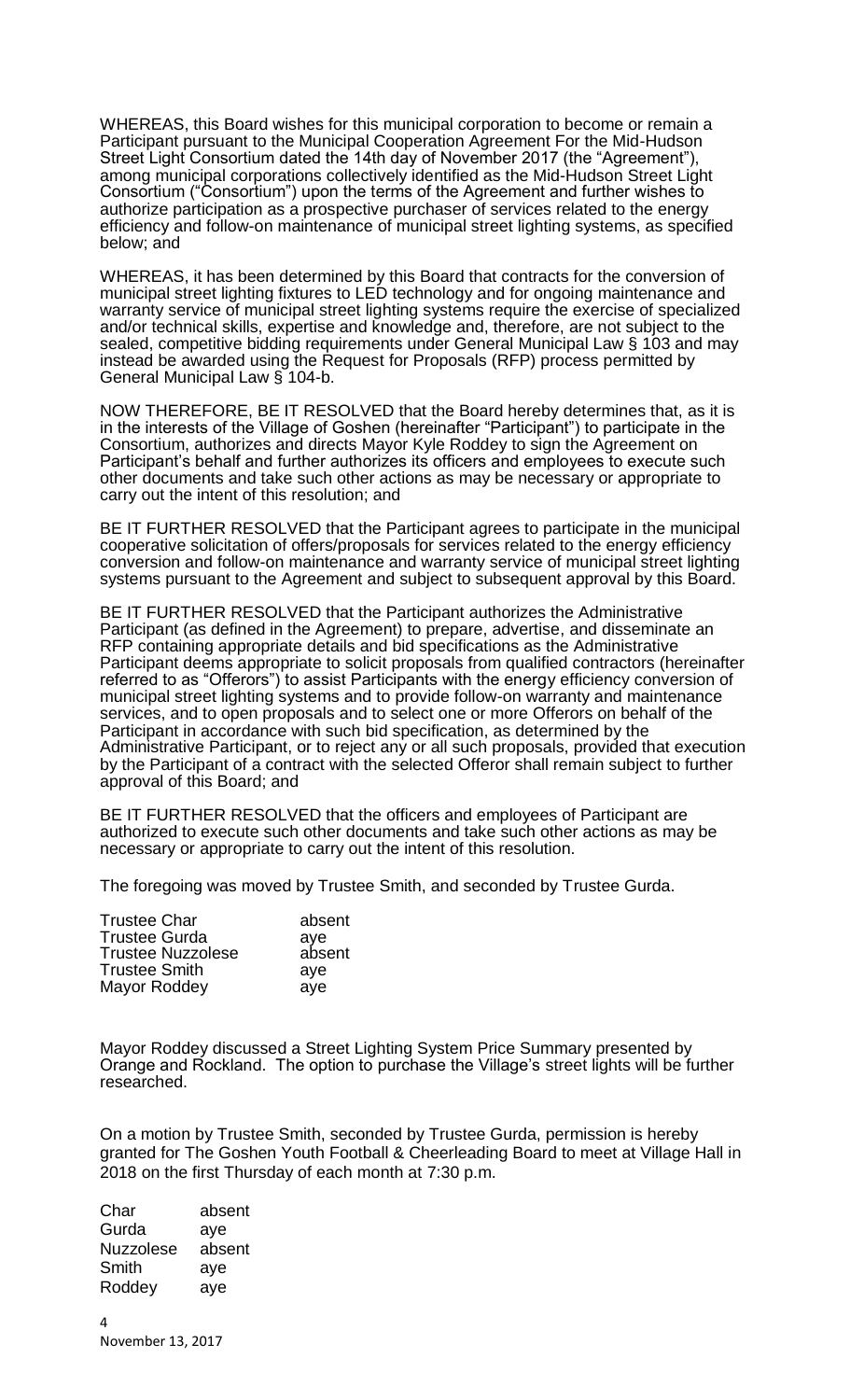On a motion by Trustee Gurda, seconded by Trustee Smith, the Mayor is hereby authorized to sign Change Order No. 1 for the Greenwich Avenue Sidewalk Replacement Project.

This Change Order decreases the Contract Price by \$5,104.00, from the Original Contract Price of \$122,356.00 to \$117,252.00.

Char absent Gurda aye Nuzzolese absent Smith aye Roddey aye

The following was moved by Trustee Gurda, and seconded by Trustee Smith:

Whereas, Lanc & Tully Engineering and Surveying, P.C. has reviewed the Application and Certification for Payment No. 1 package for the period ending November 2, 2017, submitted by CMC Construction Group for the Greenwich Avenue Sidewalk Replacement project; and

Whereas, work commenced on this project September 25, 2017 and was completed on November 2, 2017, including all punch list items identified during the final inspection conducted with the DPW Superintendent and NYSDOT personnel on October 25, 2017; and

Whereas, based on a review of the documents submitted and the satisfactory completion of the work, Lanc & Tully Engineering and Surveying, P.C. recommends the payment as requested by CMC Construction Group, in the amount of \$111,389.40 for Payment No. 1, with a total of 5% of the contract value being retained for a one-year maintenance period;

Now Therefore Be It Resolved, that the Mayor authorize payment to CMC Construction Group in the amount of \$111,389.40.

Char absent Gurda aye Nuzzolese absent Smith aye Roddey aye

On a motion by Trustee Smith, seconded by Trustee Gurda, the Village Board of the Village of Goshen, hereby resolves to hold a Public Hearing on November 27, 2017, at 7:00 p.m., or as soon after as may be heard, for the consideration of adoption of Local Law #6 of 2017: A Local Law Authorizing the Use of the Best Value Methodology in the Award of Purchase Contracts and Contracts for Services.

Char absent Gurda aye Nuzzolese absent Smith aye Roddey aye